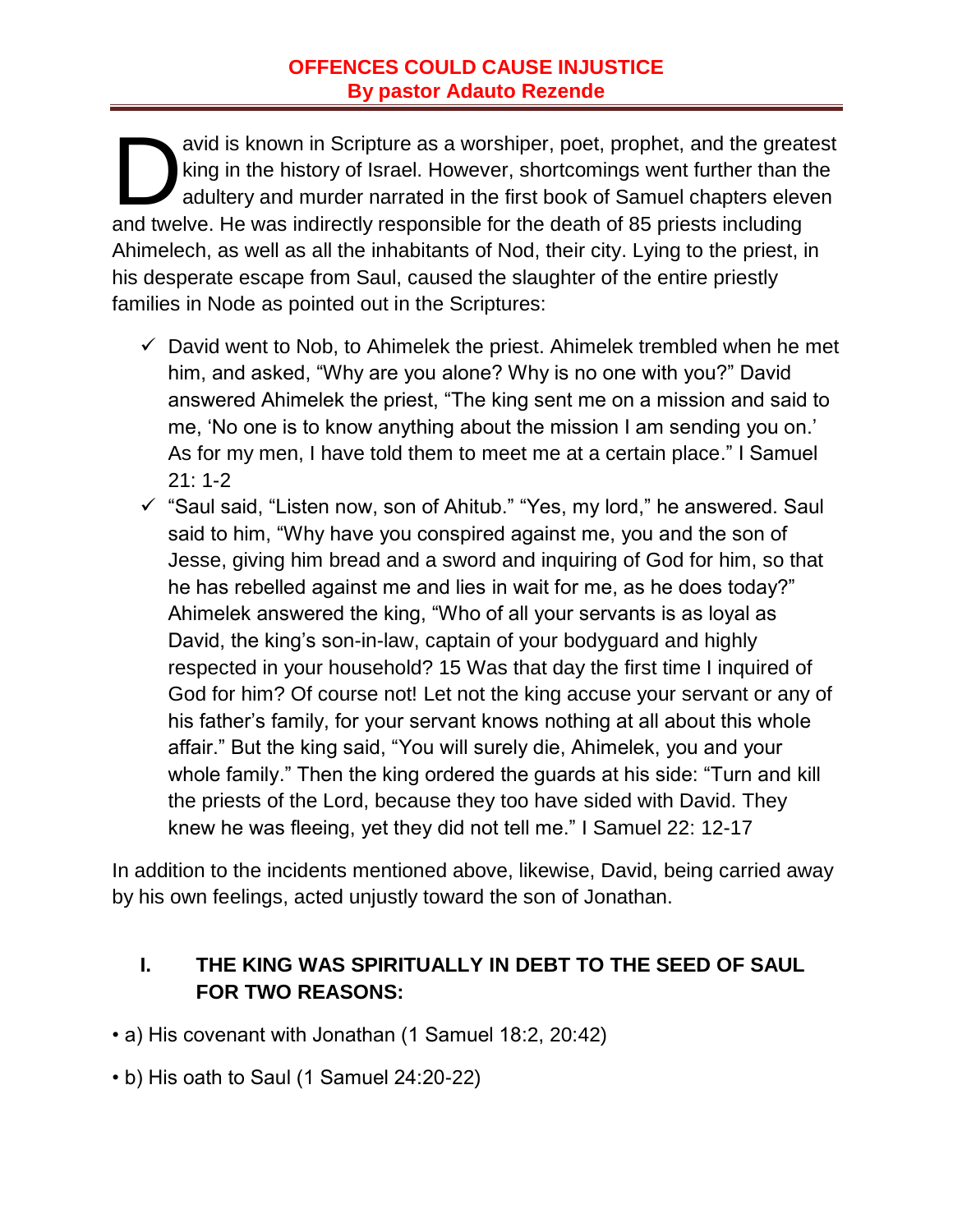### **II. AFTER HIS KINGDOM WAS ESTABLISHED THE REMEMBRANCE OF THESE COVENANTS CAME TO MIND – 2 Samuel 9:1-13**

 *"David asked, "Is there anyone still left of the house of Saul to whom I can show kindness for Jonathan's sake?" II Samuel 9: 1*

It is important to note that he does not speak of the oath he vowed to Saul, but only out of his love for Jonathan (who had saved his skin a few times).

### **III. DAVID'S DILEMMAS**

- *a) He could not fail to fulfill his covenant with Jonathan*
- *b) He could not fail to fulfill the oath he swore to Saul*

Knowing these oaths, to get rid of any curse proceeded by the non-observance of his promises he worked to make things right, however, the context shows that he did it in a religious duty, and never, in an act of love.

# **IV. FULFILLING THE PROMISE**

 *"When Mephibosheth son of Jonathan, the son of Saul, came to David, he bowed down to pay him honor. David said, "Mephibosheth!" "At your service," he replied. "Don't be afraid," David said to him, "for I will surely show you kindness for the sake of your father Jonathan. I will restore to you all the land that belonged to your grandfather Saul, and you will always eat at my table." II Samuel 9: 6-7*

It is important to note in the context of the entire narrative that:

a) Mephibosheth ate at David's table, but we do not know whether the king had fellowship with Mephibosheth

b) The king did not know Mephibosheth's heart, which is later revealed in relation to David.

### **V. THE REBELLION OF ABSALOM.**

David is on the run from his son Absalom, who took the kingdom in a coup. Meanwhile, Ziba, Saul's former slave, and now Mephibosheth's servant came to meet him: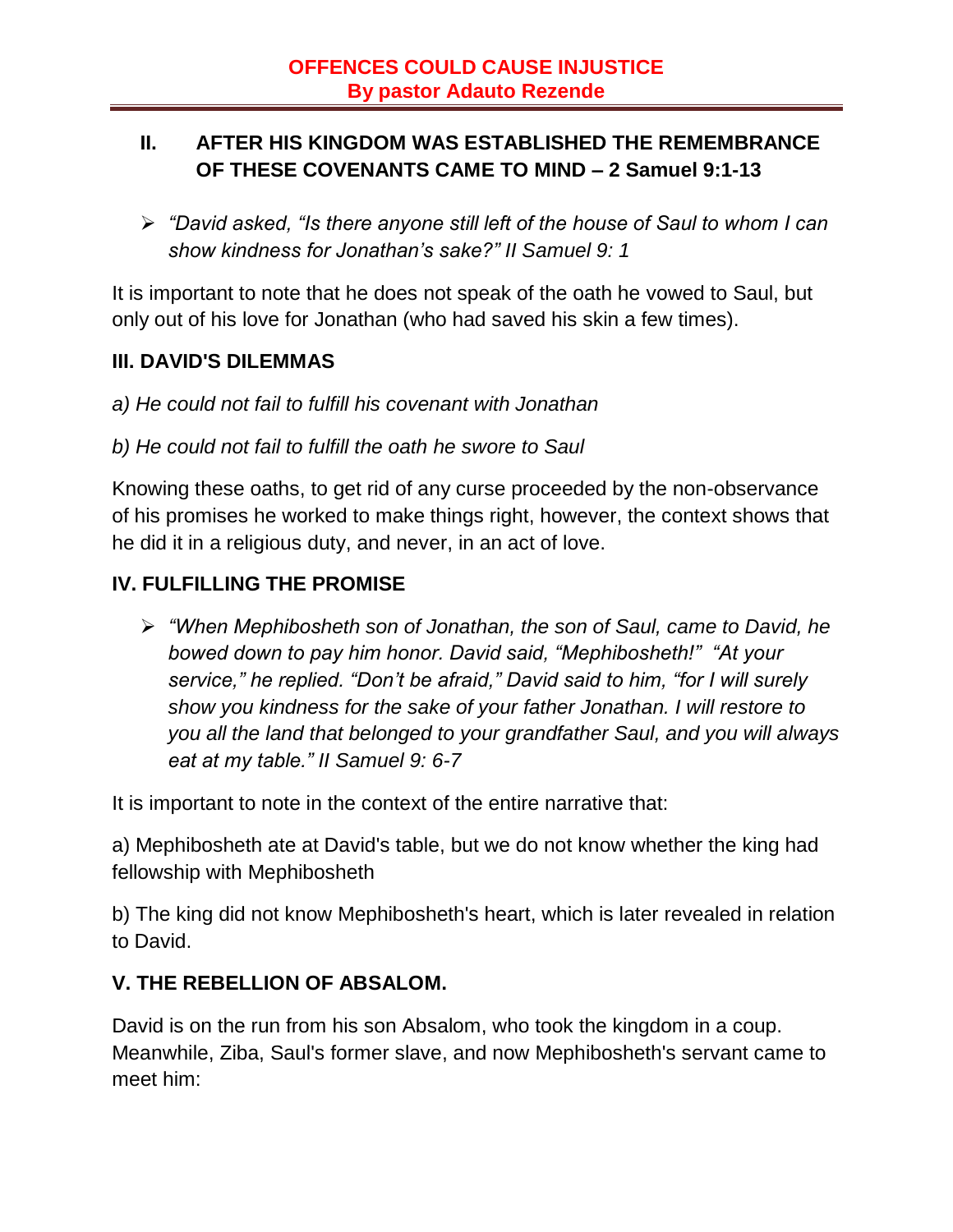### **OFFENCES COULD CAUSE INJUSTICE By pastor Adauto Rezende**

 $\triangleright$  "When David had gone a short distance beyond the summit, there was Ziba, the steward of Mephibosheth, waiting to meet him. He had a string of donkeys saddled and loaded with two hundred loaves of bread, a hundred cakes of raisins, a hundred cakes of figs and a skin of wine. The king asked Ziba, "Why have you brought these?" Ziba answered, "The donkeys are for the king's household to ride on, the bread and fruit are for the men to eat, and the wine is to refresh those who become exhausted in the wilderness." The king then asked, "Where is your master's grandson?" Ziba said to him, "He is staying in Jerusalem, because he thinks, 'Today the Israelites will restore to me my grandfather's kingdom.'" Then the king said to Ziba, "All that belonged to Mephibosheth is now yours." I humbly bow," Ziba said. "May I find favor in your eyes, my lord the king." II Samuel 16: 1-4

This event exposed David's heart. Without hearing or inquired Mephibosheth, he immediately gave his judgment:

a) He deprived the son of Jonathan of his inheritance (David did not give anything to Mephibosheth, for his possessions were inheritances from his father Jonathan).

b) He placed the slave Ziba, as master of Mephibosheth.

c) He put Mephibosheth's life at great risk as to the evil traitor Ziba could easily have killed him.

d) He broke his covenant with Jonathan and, in particular, his oath to Saul.

### **VI. WHAT DOES THIS EPISODE HAVE TO DO WITH YOU?**

Like David, you can have the conviction of your covenants done before God, and mechanically fulfill your vows, your promises, etc., however, as David did, you could do with egoistic reasons, and devoid of love. Remember that God will test your real motivations.

There are other characters in the Bible who have fallen into the same error. Look at the lives of:

• Orpah - She told Naomi, her mother in law "I am with you." However, by her actions it were just empty words.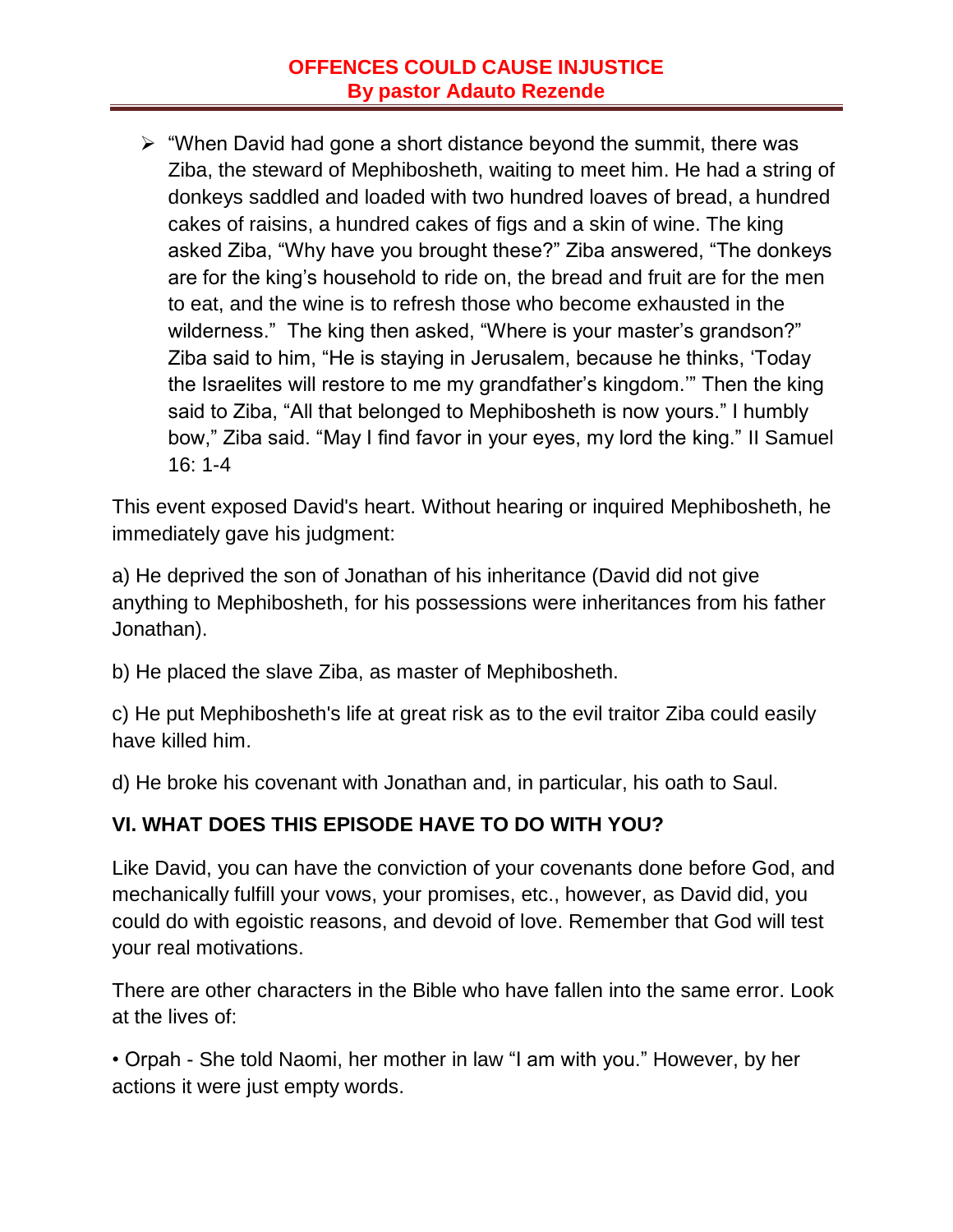• Peter - told Jesus that he would never deny him, a few hours later he did it three times.

• John Mark - Possibly told Paul and Barnabas, "You can count on me. We are together" However, when trouble came, he left them, and returned home.

• And many others would say - "I'm helping my brother financially, I'm looking after my marriage, doing my best, to my spouse." Yet, it is just empty words.

# **THE CAUSES OF DAVID'S BEHAVIOUR**

 $\triangleright$  "David said to Michal, "It was before the Lord, who chose me rather than your father or anyone from his house when he appointed me ruler over the Lord's people Israel—I will celebrate before the Lord." II Samuel 6: 21

In the episode above, when answering to his wife Michal, daughter of Saul, apparently the king was struggling inwardly about the past. It appears that there were in his heart, bitter memories of Saul's persecutions, threats, and assassination attempts against him, and, on the other hand, he couldn't deny the humility, love, protection, and servant character of Jonathan, Mephibosheth's father, who loved avid and would consider him as his best friend.

The constant struggle of the flesh against the Spirit, narrated by Paul:

 *"I say, walk by the Spirit, and you will not gratify the desires of the flesh. For the flesh desires what is contrary to the Spirit, and the Spirit what is contrary to the flesh. They are in conflict with each other, so that you are not to do whatever you want." Galatian 5: 16-17*

### **THE WICKED ZIBA**

After Absalom's death, when David was returning to Jerusalem, Ziba went to meet him:

 $\triangleright$  "With him were a thousand Benjamites, along with Ziba, the steward of Saul's household, and his fifteen sons and twenty servants. They rushed to the Jordan, where the king was." II Samuel 19: 17

Consequently, adding to Ziba's deception and to David's resentments, Mephibosheth became easy prey and the villain of the story.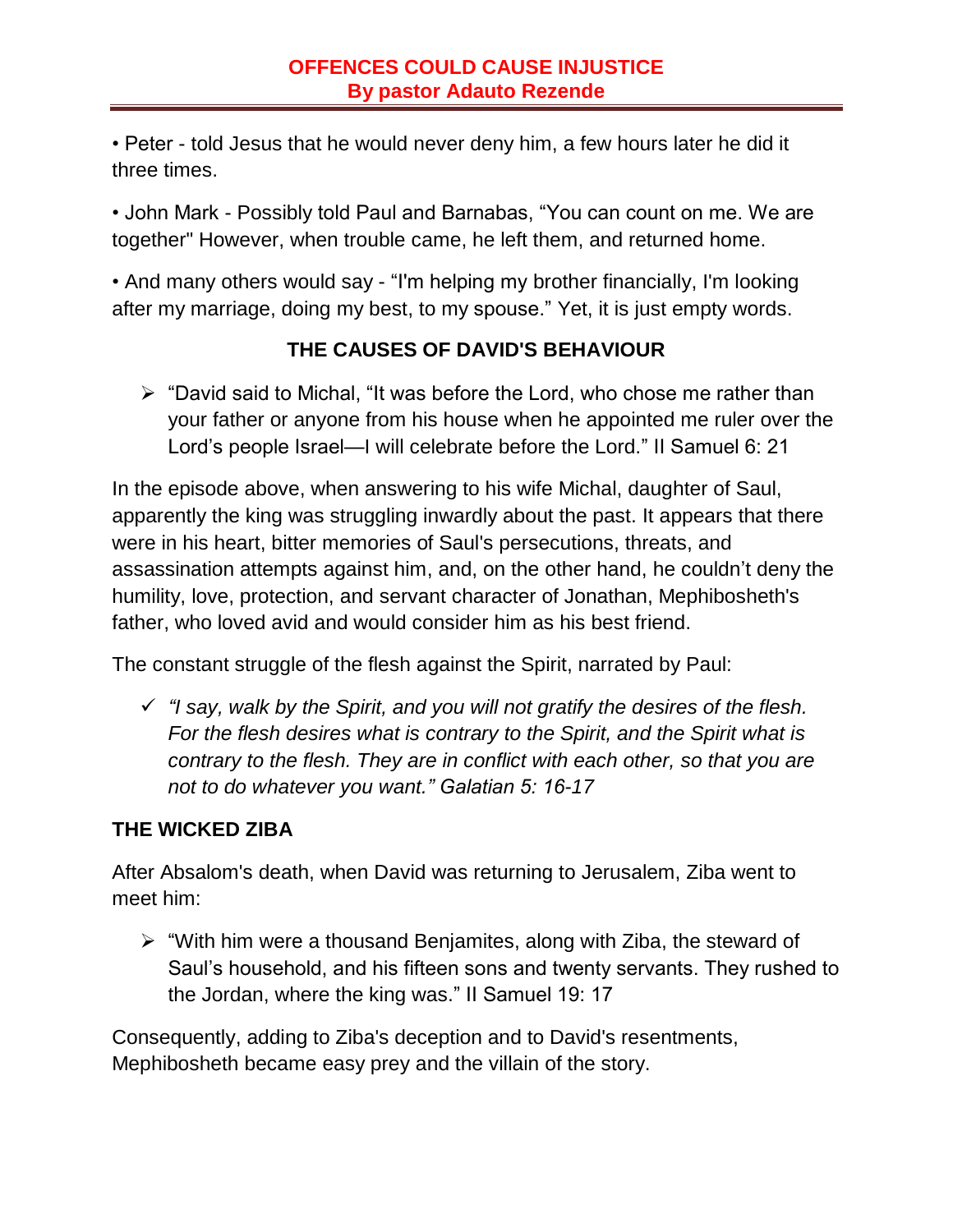It is important to mention that our grudges will cover and obstruct the divine gifts in our lives, and we ended up acting like fools, unable to discern right from wrong. Due to such spiritual contaminations, we blindly believe in slander, gossip and, lies against people we don't want in our midst.

We believe in ten lies from a slanderer, and we don't admit one truth from a righteous person.

# **VII. THE TRUTH EXPLAINED**

 $\triangleright$  "Mephibosheth, Saul's grandson, also went down to meet the king. He had not taken care of his feet or trimmed his mustache or washed his clothes from the day the king left until the day he returned safely. When he came from Jerusalem to meet the king, the king asked him, "Why didn't you go with me, Mephibosheth?" He said, "My lord the king, since I your servant am lame, I said, 'I will have my donkey saddled and will ride on it, so I can go with the king.' But Ziba my servant betrayed me. And he has slandered your servant to my lord the king. My lord the king is like an angel of God; so do whatever you wish. All my grandfather's descendants deserved nothing but death from my lord the king, but you gave your servant a place among those who eat at your table. So what right do I have to make any more appeals to the king?" II Samuel 19: 24-28

### **The text is clear and revealing about Mephibosheth's behavior with three information:**

a) Through his suffering, and self-punishment, due to the king's fate, thus, proving his love for David.

b) Through his physical disability, well known to David, disabling him from quick movement, therefore, he couldn't follow the King in his running from Absalom.

c) Through the king's ability, as the Lord's anointed, to judge correctly, fact mentioned by Mephibosheth in verse 27

### **VIII. DAVID'S STUBBORNNESS**

 $\triangleright$  "The king said to him, "Why say more? I order you and Ziba to divide the land." II Samuel 19: 29